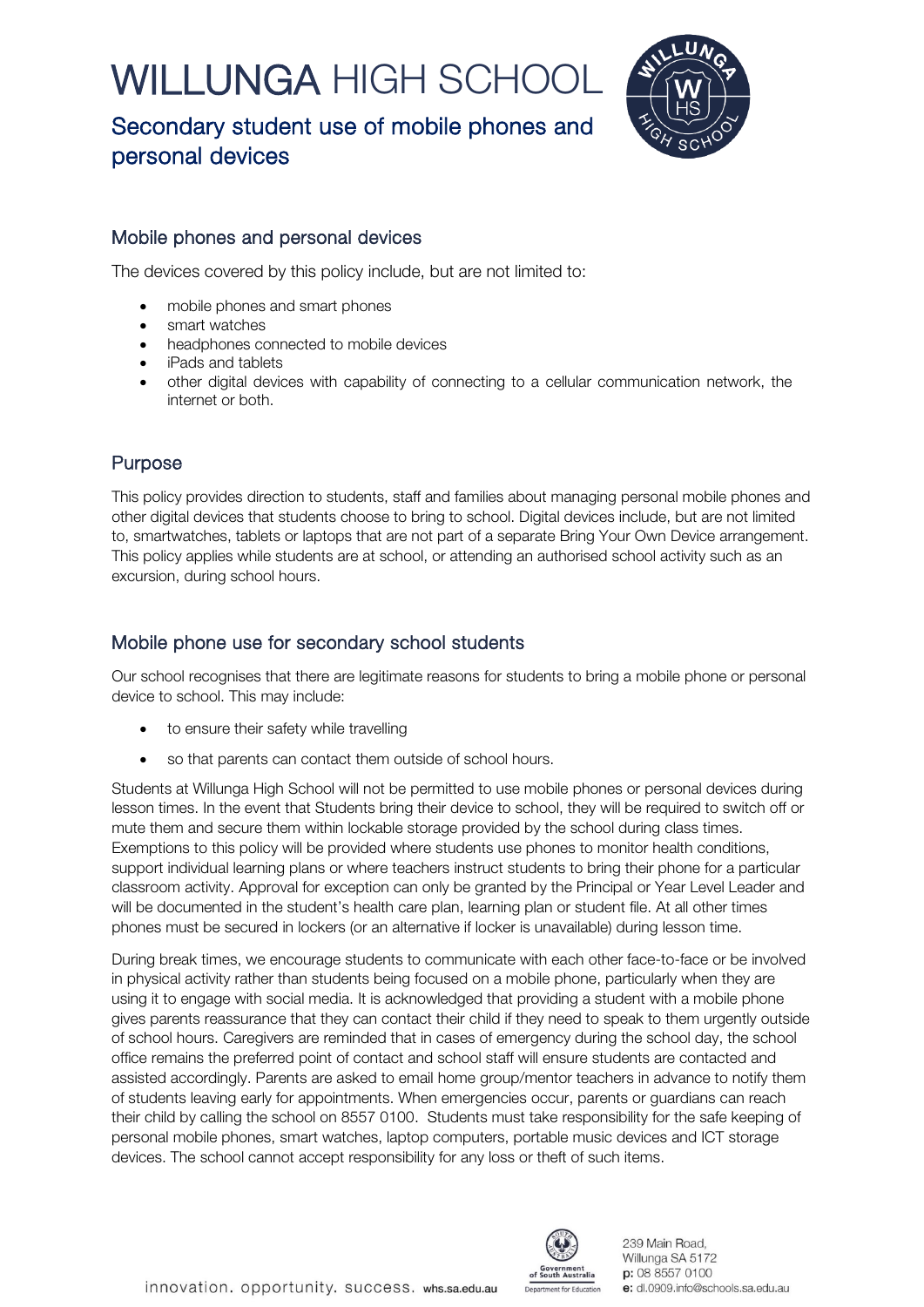# WILLUNGA HIGH SCHOO

### Storage of personal devices

Students at Willunga High School will need to secure their device(s) within student lockers or lockable storage provided by the school during class times.

# If the student does not comply

Willunga High School will manage non-compliance with this mobile phone policy in accordance with the existing [Positive Behaviour for Learning policy](https://www.whs.sa.edu.au/wp-content/uploads/2019/11/Student-Behaviour-Policy.pdf)

Incidents of misuse of mobile phones and personal digital devices may be in relation to:

- disruption to student learning
- bullying and harassment
- transmission of explicit images
- photographing, recording or uploading inappropriate content.

These incidents will be managed and reported in line with departmental policies and procedures including:

- reporting critical incidents and injuries procedure
- behaviour support policy
- procedures for the suspension, exclusion and expulsion of students
- responding to online safety incidents in South Australian schools guidelines

#### Internet connection for personal devices

Students using their own mobile phone or device for approved learning activities, are expected to connect via the school's ICT network and not through private mobile networks or 'hotspots'.

# Roles and responsibilities

#### Principal

Make sure:

- this policy is clearly communicated and accessible to all students, staff and families
- there is a process for regular review of the policy
- secure storage is provided for student personal devices that are handed in to school staff and individual lockers or locks that the school provides for students to store their belongings are appropriately secure
- processes are in place for monitoring internet and school network use by all members of the school community.

Enforce the school's policy and responses to instances of non-compliance.

Report and respond to incidents of inappropriate use of personal devices in line with department policy and procedures and any legislative requirements.

Consider requests for exemptions from the school policy from parents, adult or independent students on a case-by-case basis. Make sure that approved exemptions are documented and that relevant staff are informed about students' exemptions.

Model appropriate use of mobile phones and support families to understand the importance of promoting safe, responsible and respectful use of mobile phones to their children.

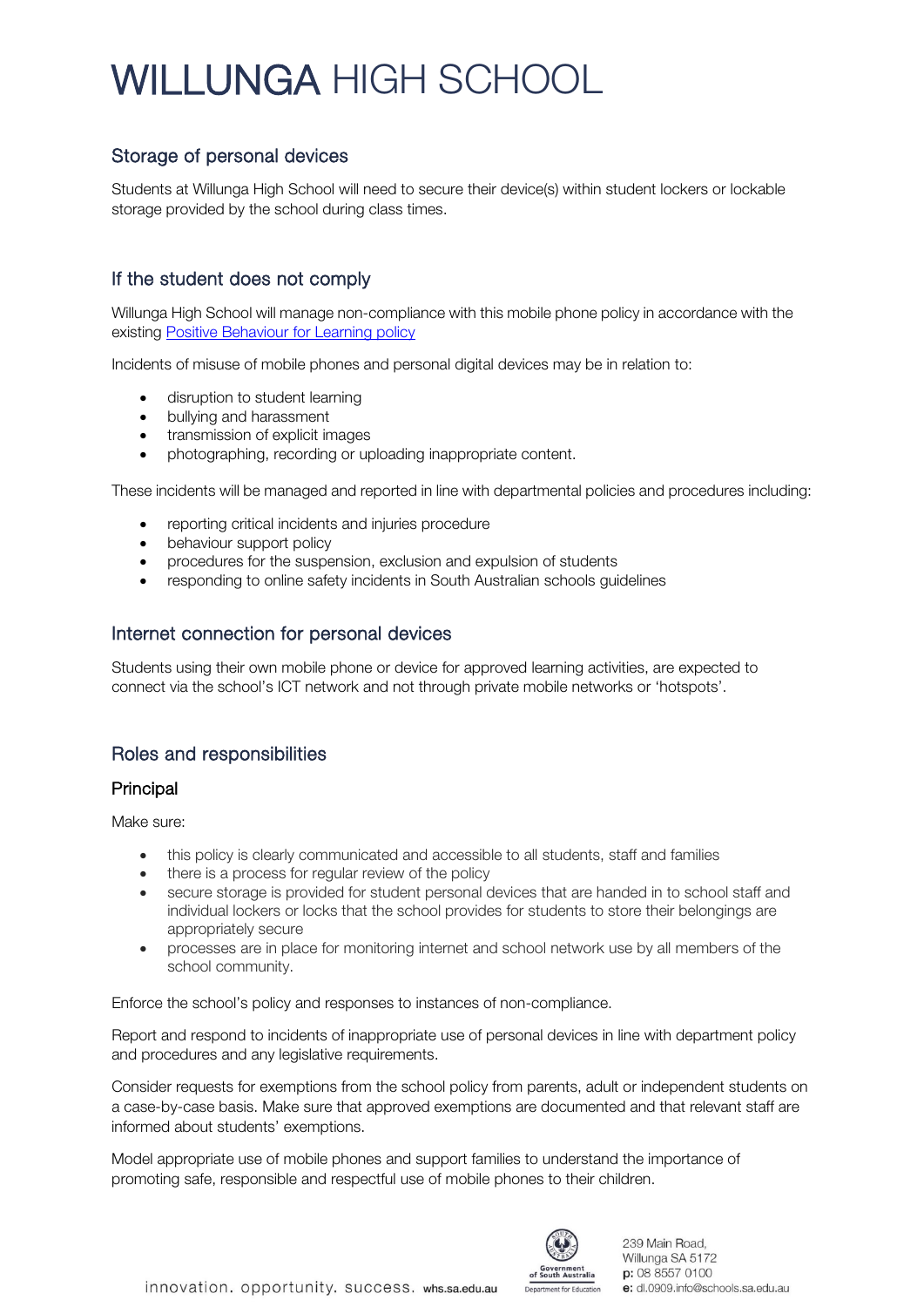# WILLUNGA HIGH SCHOO

### School staff

Deliver learning opportunities and maintain a safe and productive learning environment. Take steps to minimise distractions from the non-educational use of personal devices in the learning environment.

Respond to instances of non-compliance in line with the school's policy.

Report and respond to incidents of inappropriate use of personal devices in line with department policy and procedures and any legislative requirements.

Make sure that any student personal devices handed in for their care are stored in a secure location and are returned to the student (or their parent).

Model appropriate use of mobile phones and support families to understand the importance of promoting safe, responsible and respectful use of mobile phones to their children.

#### **Students**

Comply with the requirements of the school's policy and follow all reasonable directions from the Principal and school staff.

If permitted to use a mobile phone or personal device in line with this policy, do so in a safe, responsible and respectful way and support peers to do the same.

Communicate respectfully with others and do not use a mobile phone or other personal device to bully, harass or threaten another person.

Respect others' rights to privacy and do not take photos, film or audio records of other people without their knowledge or permission.

#### Parents

Support the implementation of the school's policy, including the consequences for non-compliance with the policy.

Use the school's formal communication channels in all instances to communicate with the school (including where a student requires early collection from school). Encourage their child to always report to a school staff member in the first instance if they become unwell or experience an issue at school.

Recognise the important role they play in supporting their child to use their mobile phone (or other personal device) in a safe, responsible and respectful way.

### Communication and review

Consultation has been taken with;

- Student representatives (Student Voice) from all year levels.
- Governing Council
- **Staff**

School Policy can be accessed on the school's website

This policy will be reviewed in 2023



innovation. opportunity. success. whs.sa.edu.au